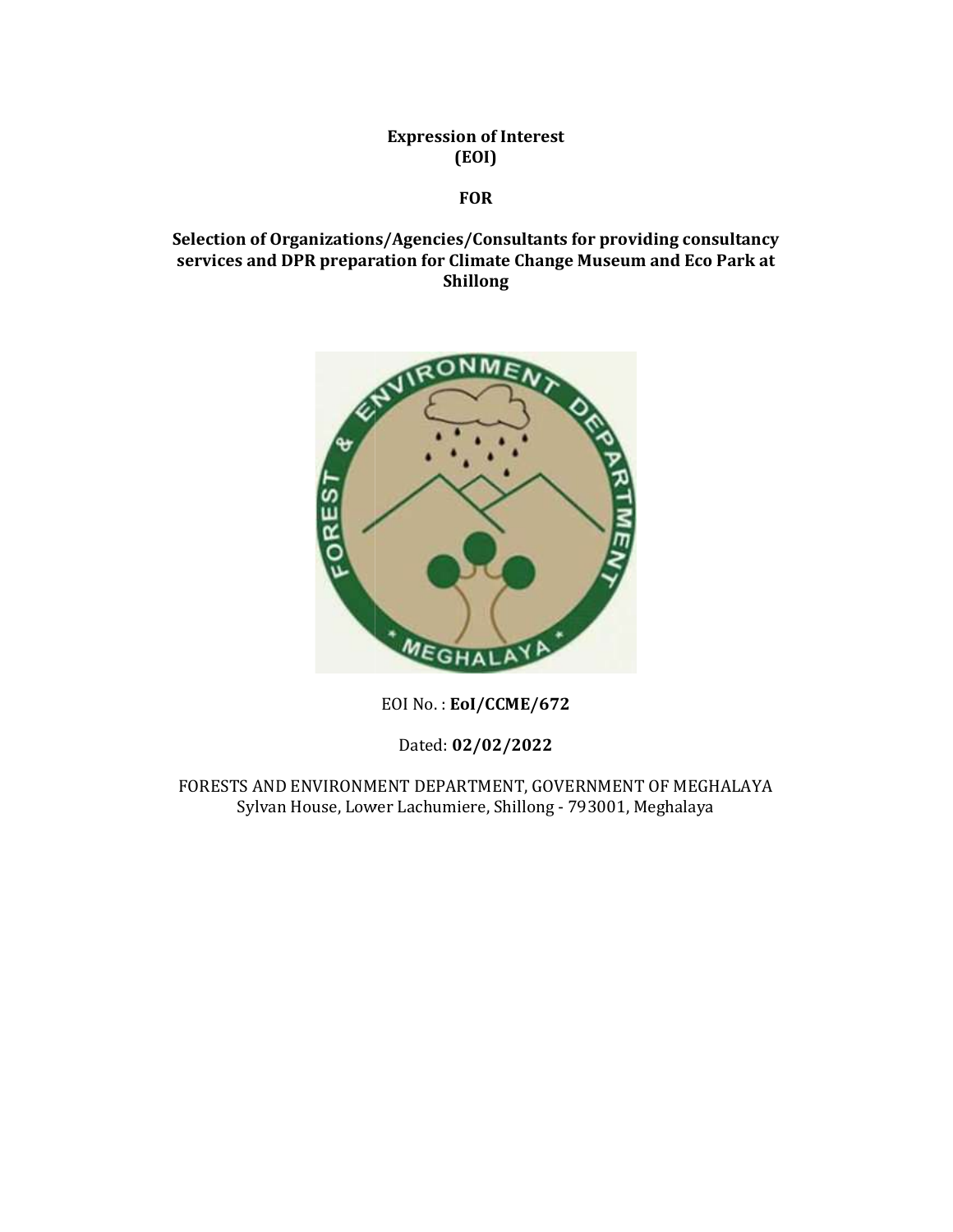# 1. INVITATION FOR EXPRESSION OF INTEREST

The Meghalaya Forests and Environment Department, in order to preserve & showcase various natural-resource based activities and promote eco-tourism, is planning to develop a climate change museum in the State. Hence, the Department invites Expression of Interest (EOI) for "Selection of organizations/agencies/consultants for providing consultancy services and DPR preparation for the proposed Climate Change Museum and Eco Park at Upper Shillong, Shillong, Meghalaya.

The EOI comprises the details of qualification criteria, submission requirement, brief objective, scope of work, evaluation criteria etc. Interested agencies can download the EOI document from the website www.megforest.gov.in.

The last date for submission of EOI is 07/03/2022. The EOI containing the deliverables, as per the EOI, has to be submitted in a sealed envelope marked to the captioned address, along with a non-refundable fee of  $Rs.10000/$ - (Including GST) by way of Demand Draft (DD). The DD will be in favor of "Meghalaya Forests and Environment Department" and payable at Shillong; to be submitted mentioning "EOI for Selection of Organizations/Agencies/Consultants for providing consultancy and development of DPR for Climate Change Museum cum Eco Park in Meghalaya".

> Addl. Principal Chief Conservator of Forests (Climate Change, Research and Training) Sylvan House, Lower Lachumiere, Shillong - 793001, Meghalaya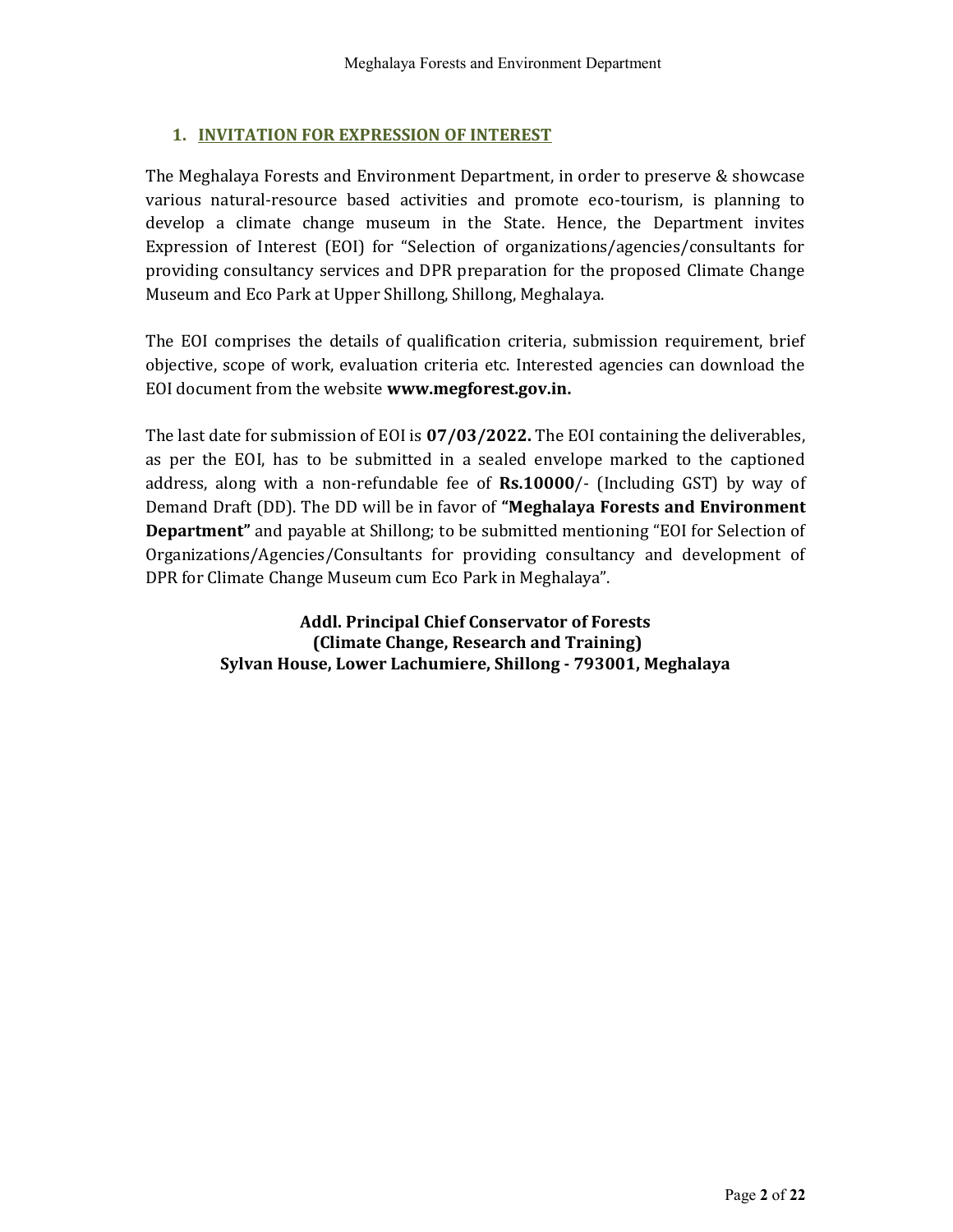## 2. LETTER OF INVITATION

### Meghalaya Forests and Environment Department, Sylvan House, Lower Lachumiere, Shillong - 793001, Meghalaya

### No. EoI/CCME/672 Dated: 02/02/2022

Dear Sir/Madam,

Meghalaya Forests and Environment Department invites sealed Expression of Interest (EOI) from consulting organizations/agencies forproviding consultancy and development of DPR for Climate Change Museum cum Eco Park in Meghalaya. The sealed envelope should be captioned "EOI for Selection of Organizations/Agencies/consultants for providing consultancy and development of DPR for Climate Change Museum cum Eco Park in Meghalaya."

The EOI Document containing the details of qualification criteria, submission requirement, brief objectives & scope of work etc. is available on the Meghalaya Forests and Environment Department website www.megforest.gov.in.

You may submit your responses in sealed envelopes in prescribed format to the following latest by 07/03/2022:

## Addl. Principal Chief Conservator of Forests (Climate Change, Research and Training) Sylvan House, Lower Lachumiere, Shillong,Meghalaya - 793001 E-mail: pccfmeghccrandt@gmail.com

| Sr. no. | <b>Important Stages</b>                                  | Date       | Time      |
|---------|----------------------------------------------------------|------------|-----------|
|         | Date of Issue of EOI                                     | 02/02/2022 | 4:00 PM   |
|         | <b>Document Availability date</b>                        | 03/02/2022 | 5:00 PM   |
|         | Last date for submission pre 15/02/2022<br>bid enquiries |            | 4:00 PM   |
|         | <b>EOI Submission End date</b>                           | 07/03/2022 | $4:00$ PM |
|         | <b>EOI</b> Opening date                                  | 07/03/2022 | 4:30 PM   |

Yours sincerely,

## Principal Chief Conservator of Forests & Head of Forest Force Meghalaya, Shillong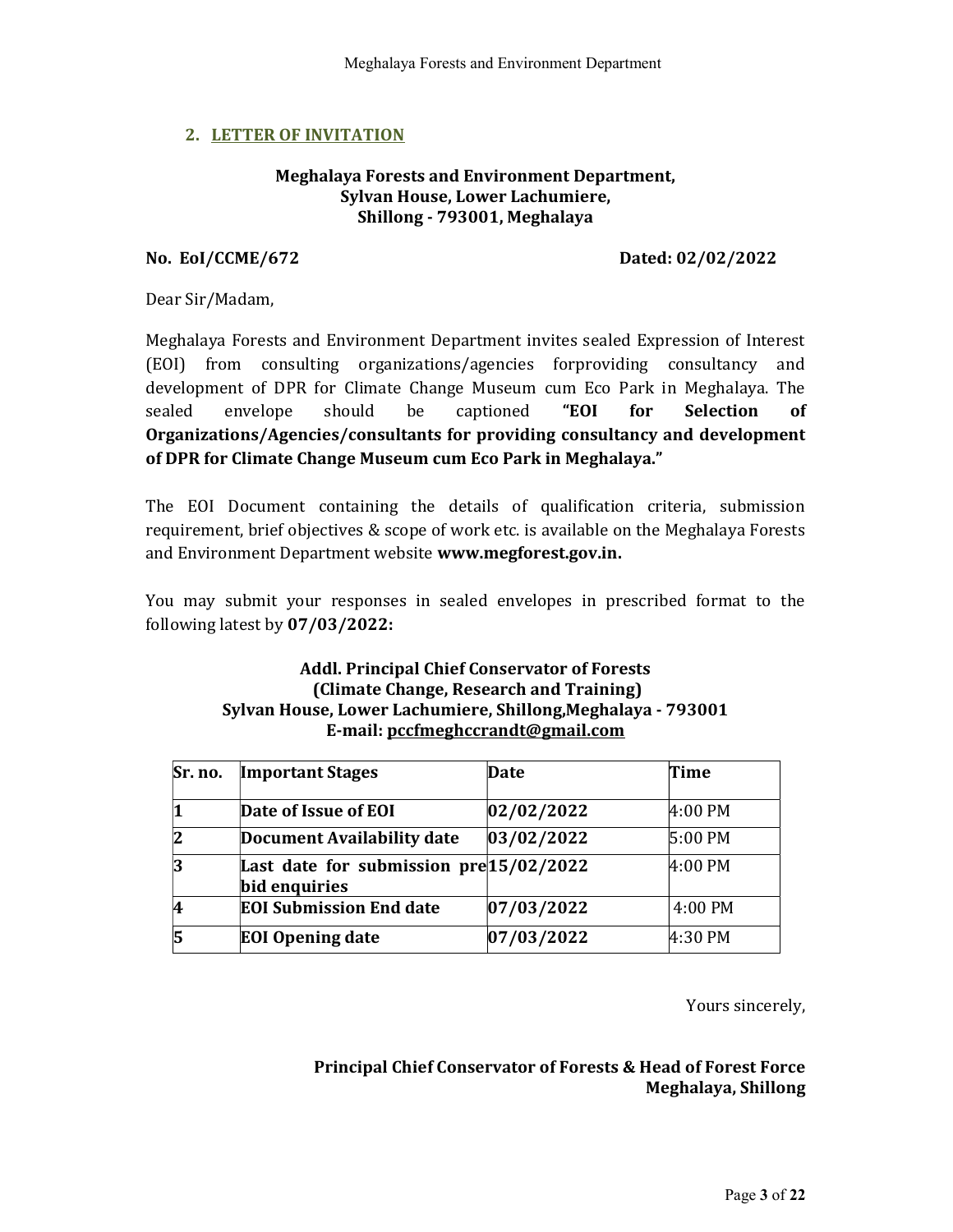## 3. BACKGROUND

With a view to preserve & showcase natural & ecological heritage & create public awareness about the impending climate change realities and threats, the Meghalaya Forests and Environment Department is planning to develop a Climate Change Museumcum-Eco Park (hereafter referred to as Museum-cum-Eco Park) at Shillong, Meghalaya.

Meghalaya is one of the rarest biotic regimes in the world. We currently live in the Meghalayan Age. The past 4,200 years of earth's geological history have been officially classified as Meghalayan Age. A stalagmite from the Mawmluh Cave of Meghalaya has provided chemical signature as evidence for the beginning of Meghalayan age. Located in the Indo-Burmese Himalayan hotspot, Meghalaya is one of the unique biodiversity heritage sites in the world. A tribal hamlet with over 76 percent of forest cover, it is highly susceptible to climate change impacts and is at the frontline of the climate change reality. Environment is the universal theme running through not just the tribal society, but across society. Environmental changes have massive socio-cultural influence in the area. Therefore, it is befitting for the state to present an idea of public space dedicated to climate change and also package/showcase its natural and ecological heritage for the consumption of nature and eco-conscious visitors.

In this respect, Expression of Interest (EOI) is being floated to invite proposals from reputed and experienced consulting organizations/ agencies from all over the world, having adequate experience and expertise in the subject or similar projects.

# 4. AIMS AND OBJECTIVES

The requirement of a Climate Change Museum arises from the need to address the various effects of climate change and its impact on global and local ecology. The vision is to integrate, preserve and package the natural, biodiversity and ecological heritage of Meghalaya for the consumption of eco-conscious /nature visitors. The Museum-cum-Eco Park aims to preserve the tangible and intangible records of the geological age and its significance, while highlighting the constant changes in light of various modern-day human activities. The second objective is to enhance awareness among the public about the same. Hence, EOI for the "selection of organizations /agencies/ consultants to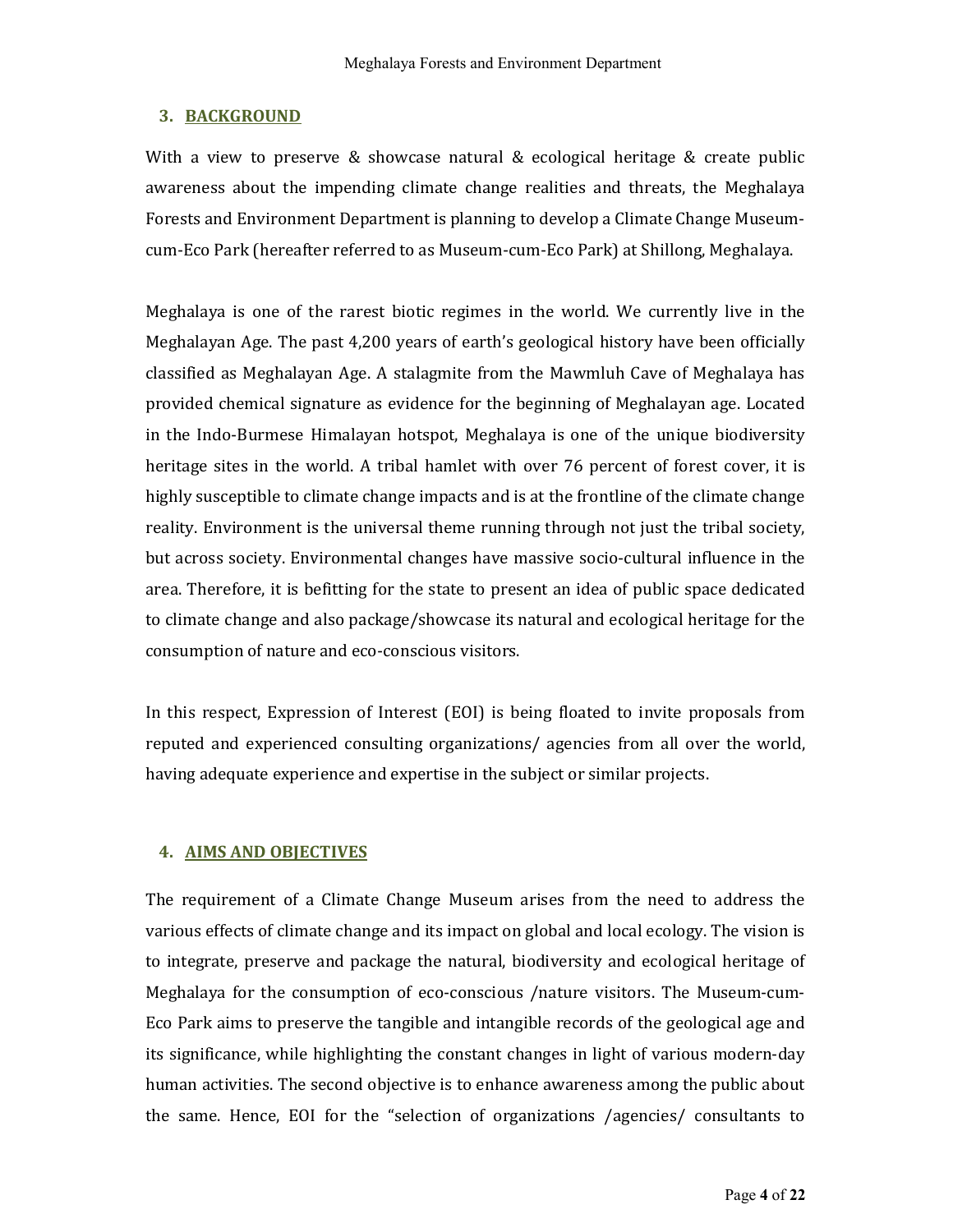provide consultancy and development of DPR for Climate Change Museum cum Eco Park is being floated by Meghalaya Forests and Environment Department. The specialized consultancy services company will conceptualize, plan & design this experiential Museum-cum-Eco Park.

In short, the aim is to create an experiential space that informs the visitor about the importance of Meghalaya, significance and effects of climate change. It will further aim to educate, inform and entertain the visitors, generate interest and increase awareness on environmental changes among stakeholders, general public, researchers and students.

The project can have components such as geodesic dome, interactive projections and immersive content, exhibition of earth's history, climate change, Meghalayan age, human history, link between human and nature, indigenous tribes, et. Outside geodesic dome will have, rain park/rain museum, orchidarium, butterfly park, flower garden, murals of animals, a indigenous plants conservatory, baubotanik zone, rain gazine zone, restaurant, indigenous food zone, Forest Bazaar, recreational area, amphitheater, nature trails, zero impact trails, cycling path and canopy walk on the surrounding forested area. The project is to have an international lineage on the lines of Singapore Eco parks and other such cultural landmarks from around the world and India.

## 5. EOI PROCESSING FEE

A non-refundable processing fee for Rs. 10,000/- (Ten Thousand Rupees) only, including GST, in the form of a Demand draft drawn in favor of "Meghalaya Forests" and Environment Department", payable at Shillong, has to be submitted along with the EOI response. Bids received without or with inadequate EOI processing fees shall be liable to get rejected.

## 6. BID SECURITY

A bid security (refundable) of **Rs. 2,00,000/-** (Two lacs Rupees only) in the form of a Demand draft drawn in favor of "Meghalaya Forests and Environment Department",payable at Shillong, has to be submitted along with the EOI response. Bids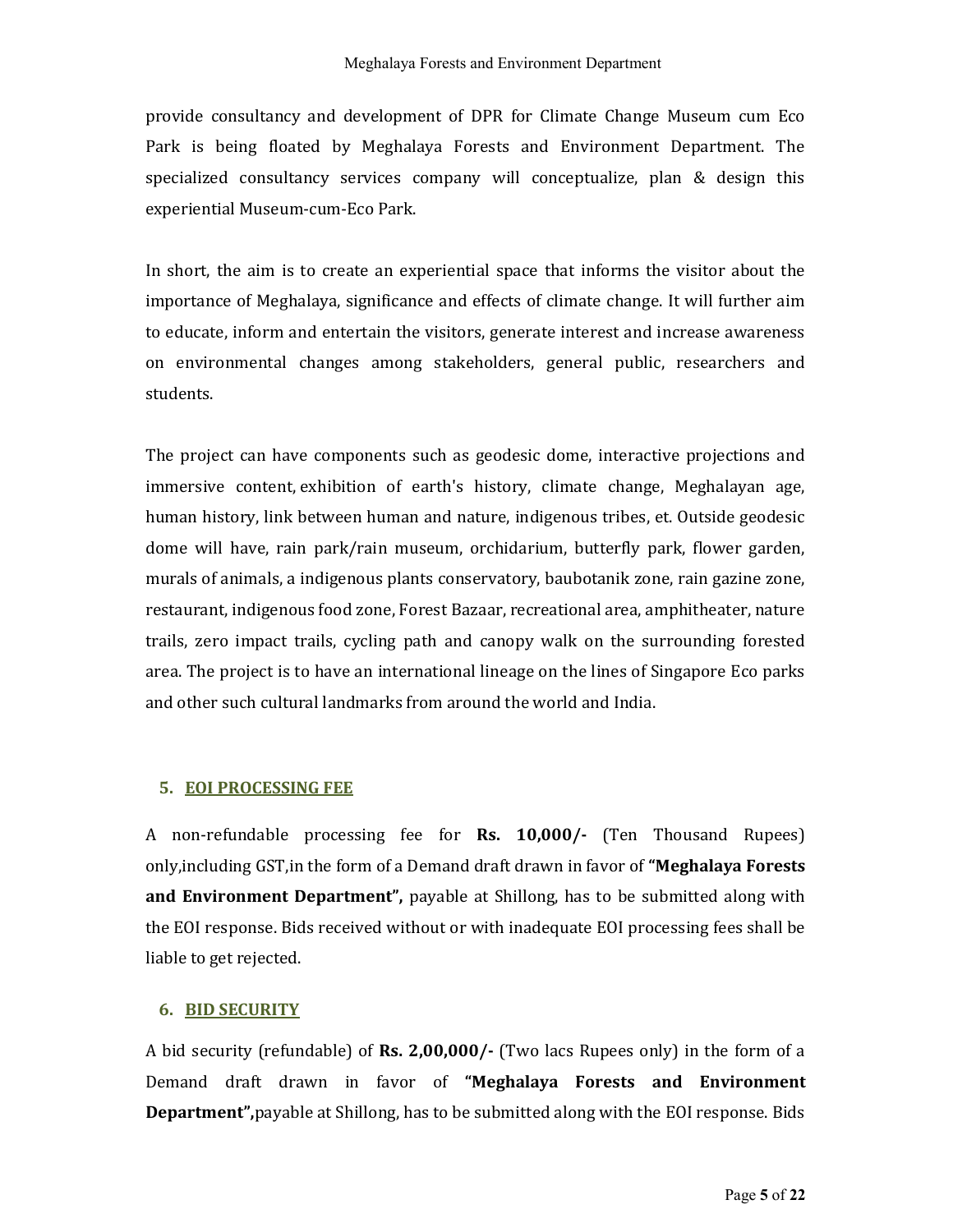received without or with inadequate EOI bid security shall be liable to get rejected. In case of non-selection, the bid security amount will be refunded to the bidder. Bid securities of successful organizations will be retained till acceptance of LOA. After receiving of acceptance of LOA, the bid security amount will be returned.

## 7. VENUE & DEADLINE FOR SUBMISSION OF PROPOSAL

Proposal, in its complete form in all respects as specified in the EOI, must be submitted to Meghalaya Forests and Environment Department at the address specified herein earlier. In exceptional circumstances and at its discretion, Meghalaya Forests and Environment Department may extend the deadline for submission of proposals by issuing an amendment to be made available on the Meghalaya Forests and Environment Department website, in which case all rights and obligations of Meghalaya Forests and Environment Department and the bidders previously subject to the original deadline will thereafter be subject to the deadline as extended.

### 8. PRE BID QUERY

The pre-bid query, if any, shall be submitted to Meghalaya Forests and Environment Department through the mail to pccfmeghccrandt@gmail.com.The pre-bid query response will be submitted at least 7 days before last date of submission of EOI. No prebid query will be entertained after the last date for submission of pre-bid query as mentioned in clause 2 of this EOI.

## 9. VALIDITY OF OFFER

The offer for EOI as per this document shall be valid for a period of three (3) months initially which may be extended further if required by Meghalaya Forests and Environment Department.

### 10.TERMS OF REFERENCE

### Objective: -

The prime objective is to conceptualize, design & prepare Detailed Project Report for the proposed Climate Change Museum Cum Eco Park at Meghalaya. Meghalaya Forests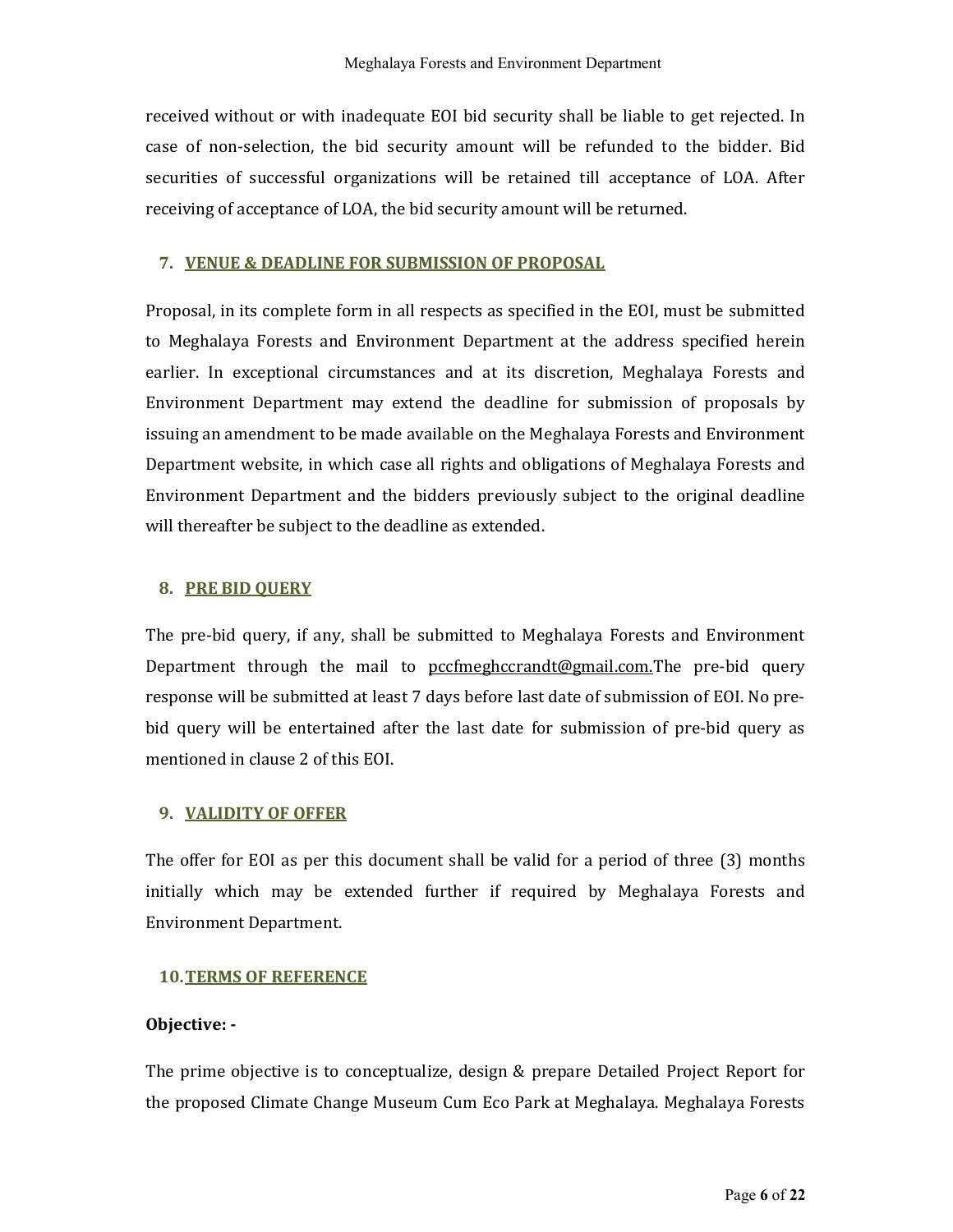and Environment Department has decided to showcase various facets of the climate change and environment heritage to raise awareness amongst public and construct Eco-Park for recreational purpose and promoting eco-tourism.

The scope of work included under terms of reference:

## 10.1. Scope of Work:

The Consultants shall provide services in respect of the following works:

- 1. Conceptualization & design of Climate Change Museum and Eco Park.
- 2. Preparation of DPR according to guidelines of relevant Ministry, GOI and other concerned schemes of different departments for funding.
- 3. Making corrections / revisions according to requirements / suggestions of concerned department (Meghalaya Forests and Environment Department) & preparation of final DPR.
- 4. Preparation of all the relevant documents & BOQ for RFP.
- 5. Prepare layouts/ 3D/ sketch designs with reference to requirements given and prepare approximate estimates.
- 6. Prepare working drawings, specifications and schedule of quantities.
- 7. Make presentation at different stages before Meghalaya Forests and Environment Department or committee or concerned department (as & when required) take their suggestions and incorporate it in DPR for submission of DPR to relevant Ministry.
- 8. Prepare detailed timelines for the phased construction of Climate Change Museum and Eco Park.
- 9. The proposed site plan is enclosed for necessary reference. The ratio of constructed space to landscape area may be considered as 1:7.
- 10. The total project cost for the proposed Climate Change Museum Cum Eco Park is envisaged to be in the region of Rs 100 cr. The ideas & concepts may be presented accordingly.

Definition of Similar Works: Conceptualization of Museums or Experience Centers based on Ecology and environment, intangible cultural and natural heritage and assets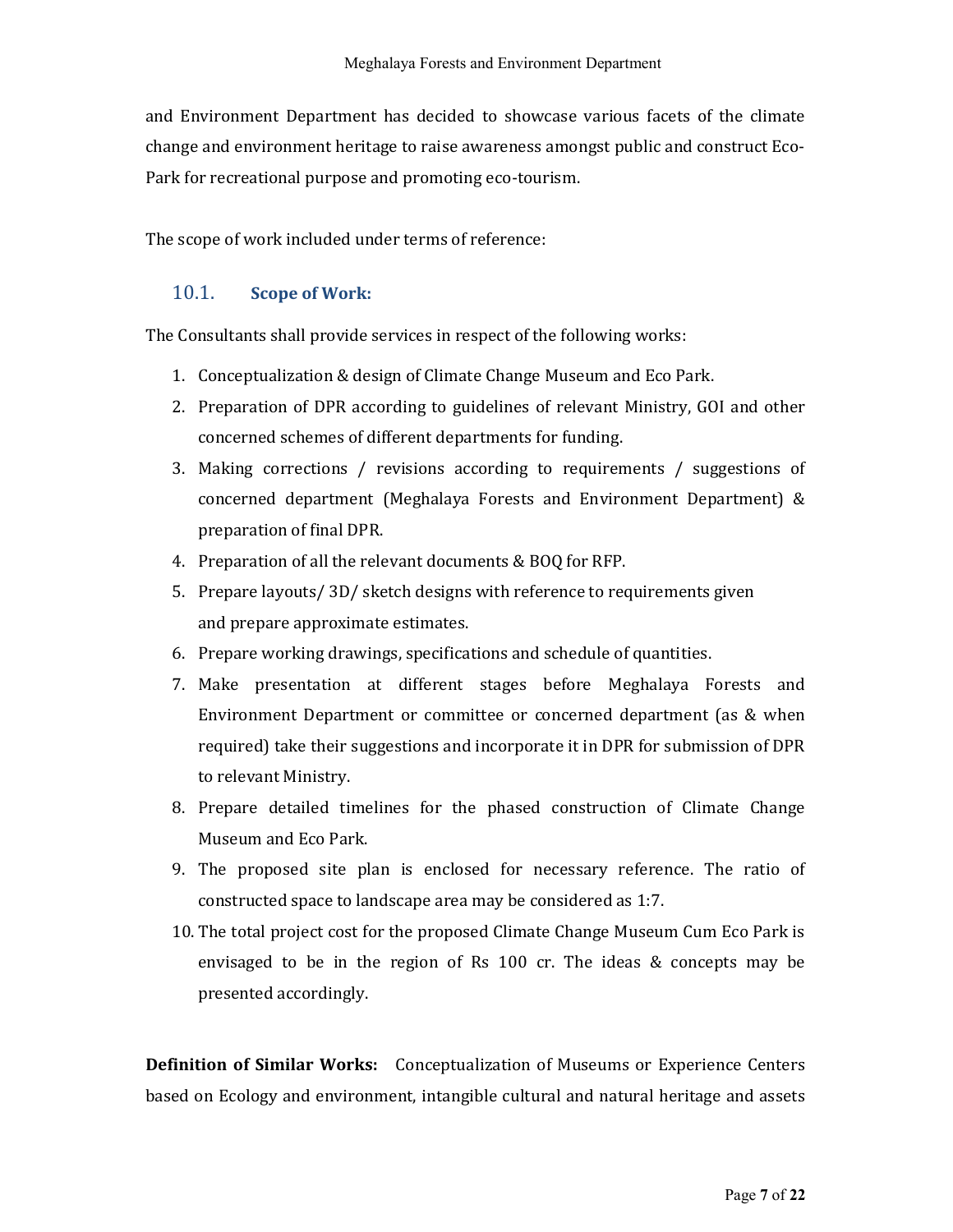like rivers and forests and valleys and having worked for bodies like UNESCO and international/national and state / city tourist boards for collaborations on eco museums or eco parks.

## 10.2. Time Schedule

The timeline for completion of project will be 60 days from the date of award of LOA.

### 10.3. Facilitation by Meghalaya Forests and Environment Department

In order to complete the project, Meghalaya Forests and Environment Department will extend its supports to agency/organization. The Meghalaya Forests and Environment Department, on demand of selected agency/organization, will appoint one officer to coordinate the program between the agency and the district administration or other departments.

## 10.4. Deliverables

Deliverables will be decided at the time of awarding the assignment to the selected organization/agency, which will be part of agreement.

### 11.INSTRUCTIONS TO CONSULTANTS

The Expression of Interest is to be submitted in the manner prescribed below: - All information as detailed below is to be submitted in 2 hard copies in separately sealed envelopes

- a) Applicant's Expression of Interest (Format -1)
- b) Organizational Details (Format-2)
- c) Organization's Experience Related to similar Projects (Format-3)
- d) Organization's Experience Related to Designing & Planning of Museums/Cultural Centrals/Interpretation centers (Format)
- e) List of experts / consultants on payroll (Format-5)
- f) Non-blacklisting Certificate (Format-6)
- g) Joint venture or consortium agreement if applicable
- h) Power of attorney or Authorization letter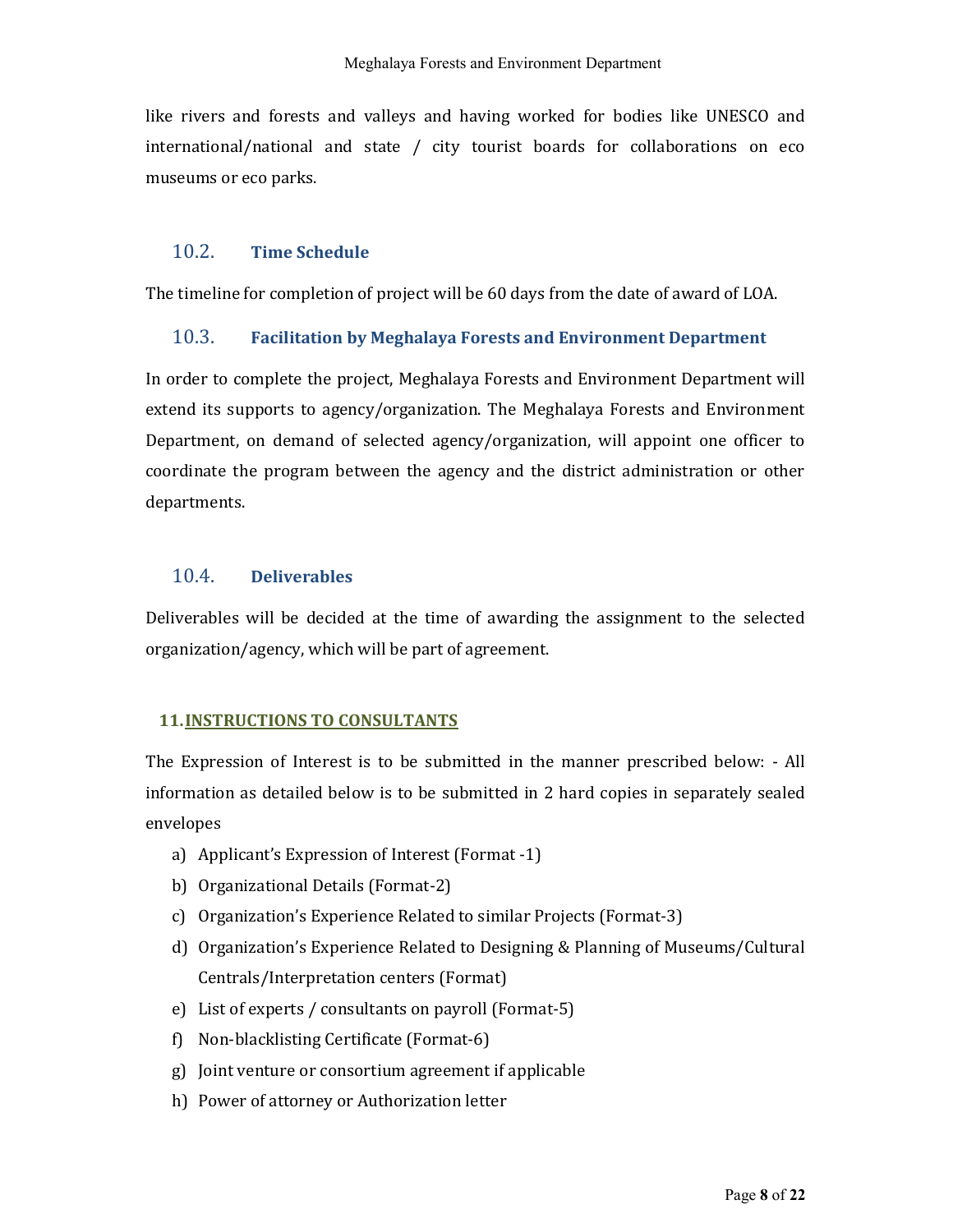- i) Any other documents required for the submission if applicable
- j) Authority letter for submitting the proposal on behalf of organization.

EOI Documents have been hosted on the website www.megforest.gov.in and may be downloaded from the website.

The applicants are expected to examine all instructions, forms, terms and other details in the EOI document carefully. Failure to furnish complete information as mentioned in the EOI document or submission of a proposal not substantially responsive to the EOI documents in every respect will be at the Bidder's risk and may result in rejection of the proposal.

## 12.PRE-QUALIFICATION CRITERIA (ELIGIBILITY CRITERIA)

Following will be the minimum pre-qualification criteria. Each eligible consultant/organization/agency should possess all the following pre-qualification criteria. Responses not meeting the minimum pre-qualification criteria will be rejected and will not be evaluated.

Minimum eligibility criteria for Expert Organization/ Agency are as under:

- I. Eligibility Criteria: The bidder should have firm/Company/ under Indian Law/ International Law (attach registration certificate)
- II. The firm shall have technical, academic and financial capabilities as below.
- a) Experience: The firm/agency should have minimum 7-year experience in development of works as specified in the definition of Similar Works. (Work order/ Experience /completion certificate should be attached). Only completed works will be considered for experience.
- b) Financial: The organization/agency should have: -
- 1. Pan/GST registration (certificate should be attached)
- 2. Annual average turnover at least Rs. 1 CR in last 3 years (FY 2017-18, 2018-19, 2019-20)

(Audited copy of balance sheet & Profit & loss account need to be enclosed)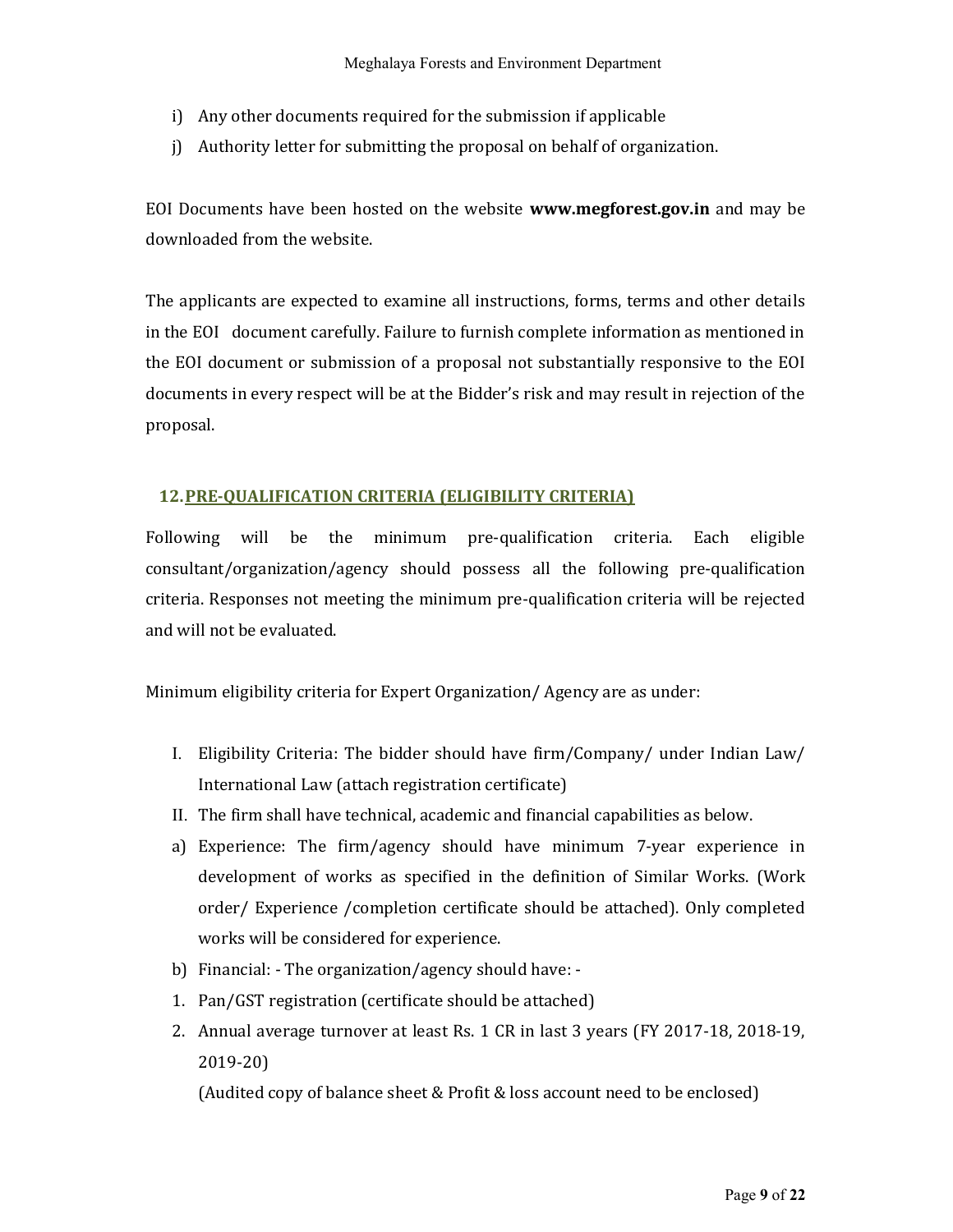III. Consortium & Joint venture is allowed up to the maximum of two partners.

## For any International bidder the turnover or the value of work carried out shall be converted to INR rate by taking the current exchange rate.

### 13.PROJECT TEAM:

The organization should have team as under, either on board or on consulting basis (for team members on board, certificate of organization should be attached and / or for consulting members, Affidavit from members should be enclosed):

Project Manager: - Should have bachelor's degree in architecture / civil engineering with minimum 5 year of experience in similar projects.

- a) Museum Curators: Should have diploma in museology with minimum 5 year of experience in similar field.
- b) IT Engineer/Multi Media expert: Should have relevant degree with minimum 3 year of experience in Museum projects.
- c) Exhibit Designer/interior designer/graphic designer: Degree or diploma in relevant field with minimum 3 year of experience in similar projects.

Note: - Qualification & experience certificates must be enclosed.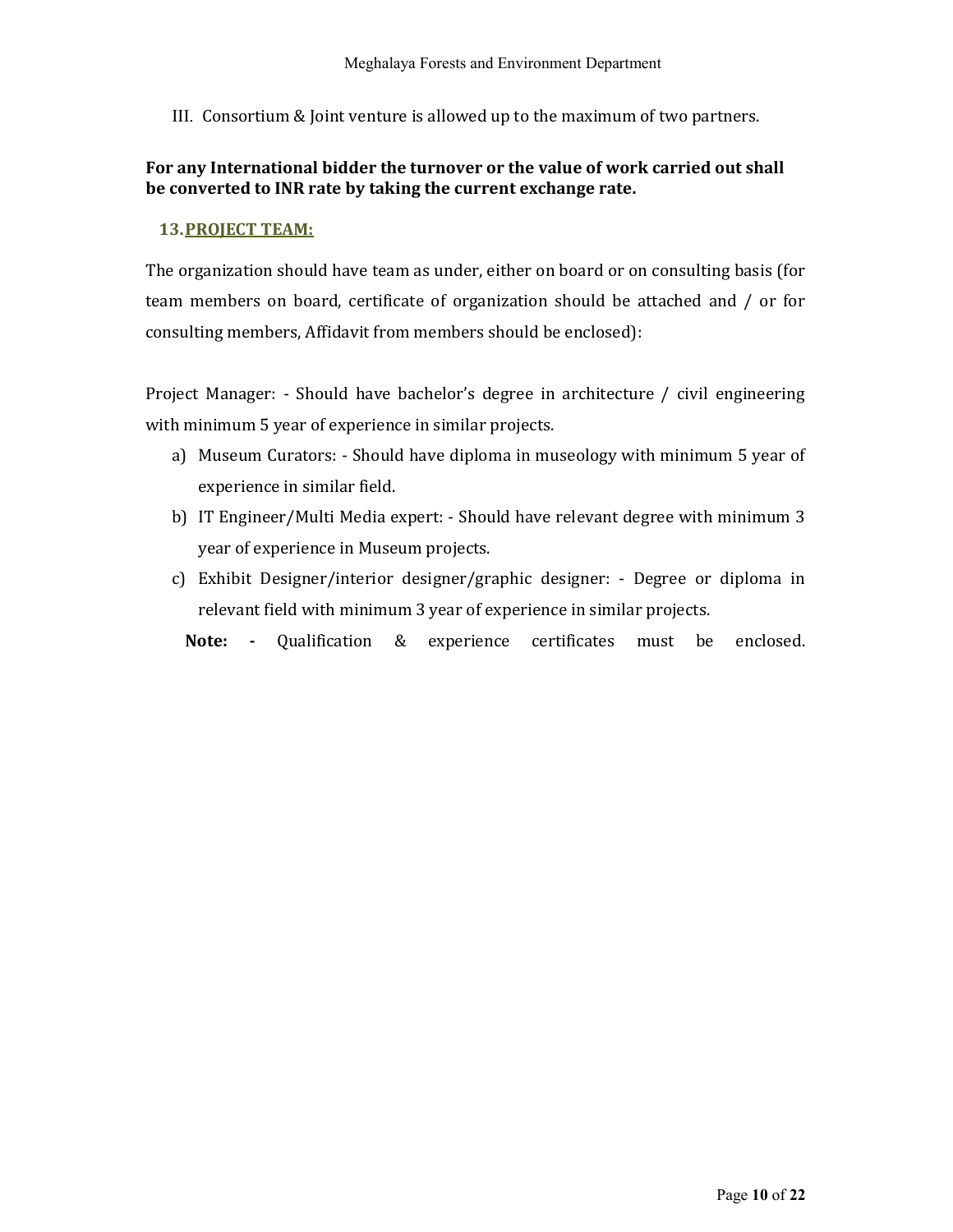# 14.EVALUATION OF PROPOSALS:

The marking will be done for proposals qualified in eligibility criteria (Pre-qualification criteria) by evaluation committee of Meghalaya Forests and Environment Department

| <b>S. No.</b>  | <b>Parameters</b>                                                                                                    | <b>Marking Criteria</b>                                                                                                                                                                              | Max. Marks<br>(Nos.) |
|----------------|----------------------------------------------------------------------------------------------------------------------|------------------------------------------------------------------------------------------------------------------------------------------------------------------------------------------------------|----------------------|
| $\overline{1}$ | <b>Organizational Existence: -</b><br>Organization/Individual having<br>minimum 7 years of existence/<br>experience. | Existence: -<br>Till 7 years 0 marks.<br>Above 7 years for every year, 1 mark<br>up to maximum 5 marks                                                                                               | 5                    |
| 2              | <b>Experience:</b> - Projects experience as<br>detailed out in the definition of similar<br>works.                   | Up to 1 project 4 Marks and for every<br>additional project 2 marks each up to<br>the maximum of 10 marks                                                                                            | 10                   |
| 3              | Experience:                                                                                                          | Museum/Interpretation/center on<br>the theme of sustainability/<br>environment / climate/ Ecological<br>change<br>1 project -10 marks<br>For every project 5 marks each up to<br>maximum of 20 marks | 20                   |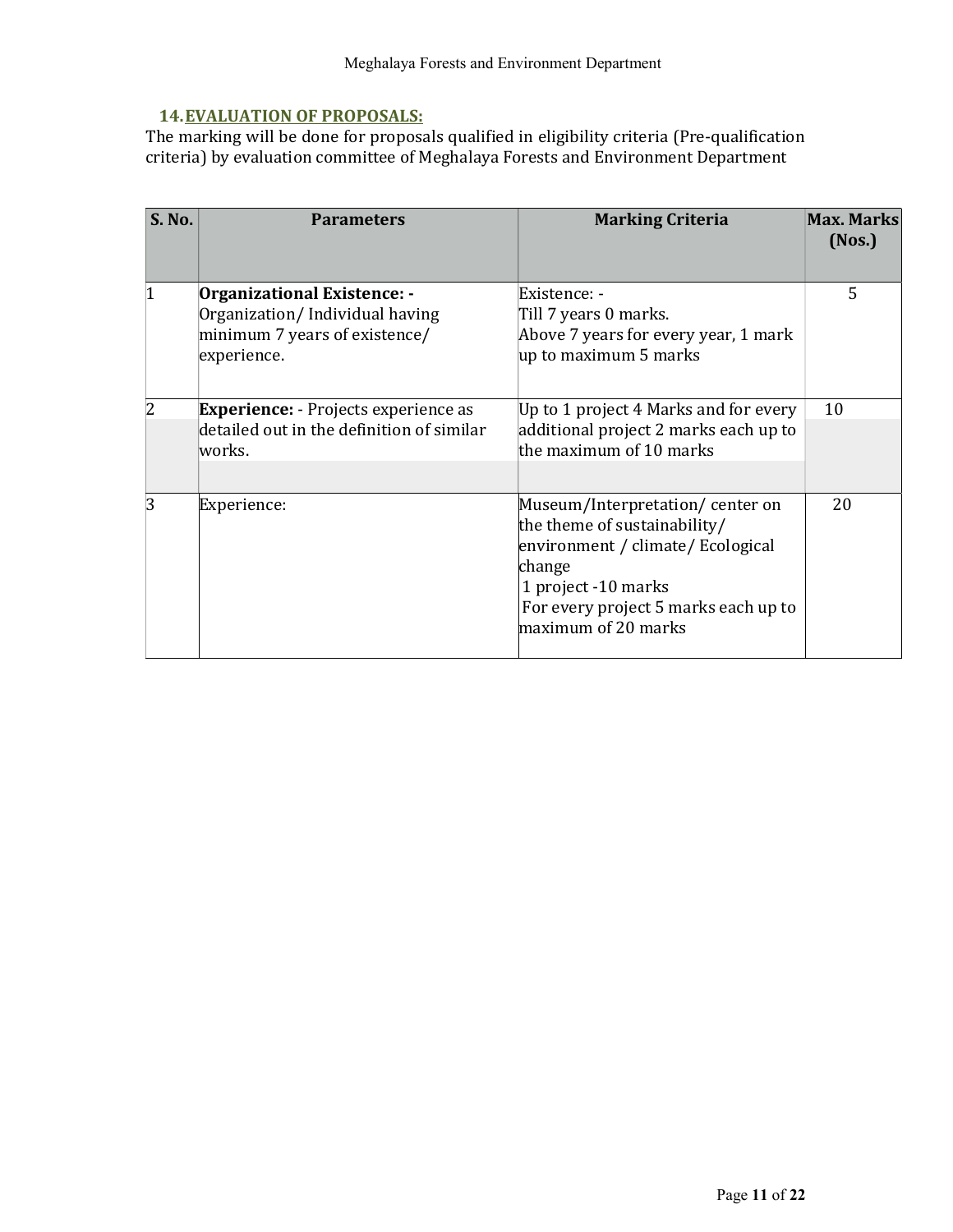| 4 | Project Team: - marks will be provided | <b>Project Manager: -</b>                | 15 marks |
|---|----------------------------------------|------------------------------------------|----------|
|   | on the basis of experience of team     | For relevant experience less than 5      |          |
|   | members of organization                | year- 0 Marks                            |          |
|   |                                        | For relevant experience                  |          |
|   |                                        | Min. 5 years and upto 6 years $-2$       |          |
|   |                                        | Marks                                    |          |
|   |                                        | Relevant experience more than $6 \&$     |          |
|   |                                        | up to 10 years. $-$ 3 Marks<br>Relevant  |          |
|   |                                        | experience more than 10 years $-4$       |          |
|   |                                        | Marks                                    |          |
|   |                                        |                                          |          |
|   |                                        | <b>Museum Curator:</b>                   |          |
|   |                                        | For relevant experience less than 5      |          |
|   |                                        | years- 0 Marks                           |          |
|   |                                        | Experience in relevant field from 5      |          |
|   |                                        | years to 6 years. $-2$ marks             |          |
|   |                                        |                                          |          |
|   |                                        | Experience in relevant field more        |          |
|   |                                        | than 6 years & up to 8 years $-$ 3 marks |          |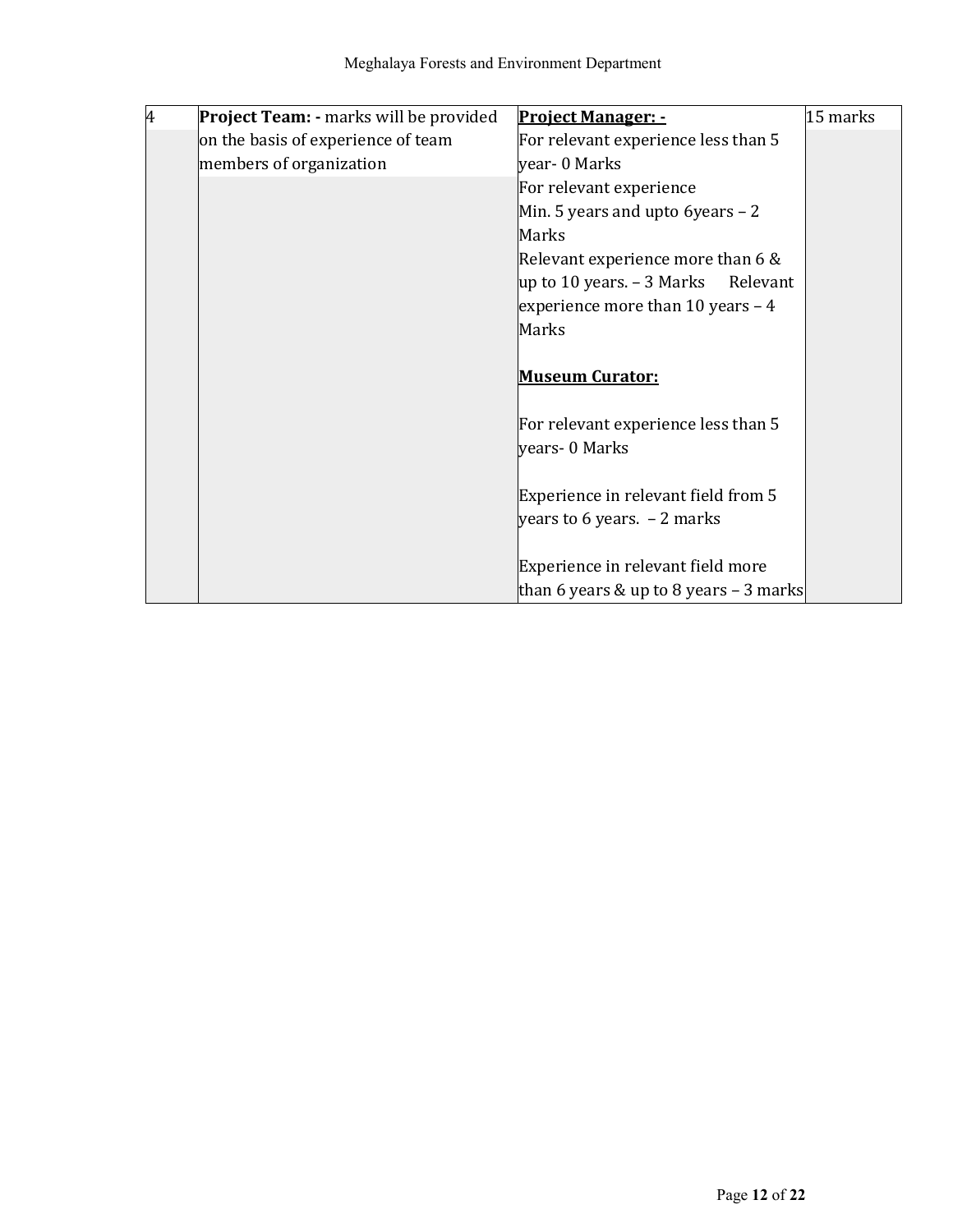| S. No. | <b>Marking Criteria</b><br><b>Parameters</b> |                                   | Max.         |
|--------|----------------------------------------------|-----------------------------------|--------------|
|        |                                              |                                   | <b>Marks</b> |
|        |                                              |                                   | $($ Nos. $)$ |
|        |                                              | Experience in relevant field more |              |
|        |                                              | than 8 years. $-4$ marks          |              |
|        |                                              |                                   |              |
|        |                                              | 3. IT Expert / Multimedia Expert: |              |
|        |                                              | Having relevant experience less   |              |
|        |                                              | than<br>$3$ years- $0$            |              |
|        |                                              | Marks                             |              |
|        |                                              | Having relevant experience Min. 3 |              |
|        |                                              | years up to 4 years. $-1$ mark    |              |
|        |                                              | More than 4 years up to 5 years-2 |              |
|        |                                              | marks More than 5 years - 3 marks |              |
|        |                                              |                                   |              |
|        |                                              | 4. Interior Designer / Exhibit    |              |
|        |                                              | Designer/ Graphic Designer        |              |
|        |                                              | Having relevant experience less   |              |
|        |                                              | than 3 years-0 marks              |              |
|        |                                              | Having relevant experience Min. 3 |              |
|        |                                              | years up to 5 years. $-$ 2 marks. |              |
|        |                                              | More than 5 years - 4 marks.      |              |
| 5      | Presentation by organization:                | On the proposed concept, ideas,   | 50           |
|        |                                              | design & plan.                    |              |
|        |                                              |                                   |              |
|        |                                              |                                   |              |
|        |                                              |                                   |              |
|        |                                              |                                   |              |
|        |                                              |                                   |              |
|        |                                              |                                   |              |
|        |                                              |                                   |              |
|        |                                              |                                   |              |
|        |                                              |                                   |              |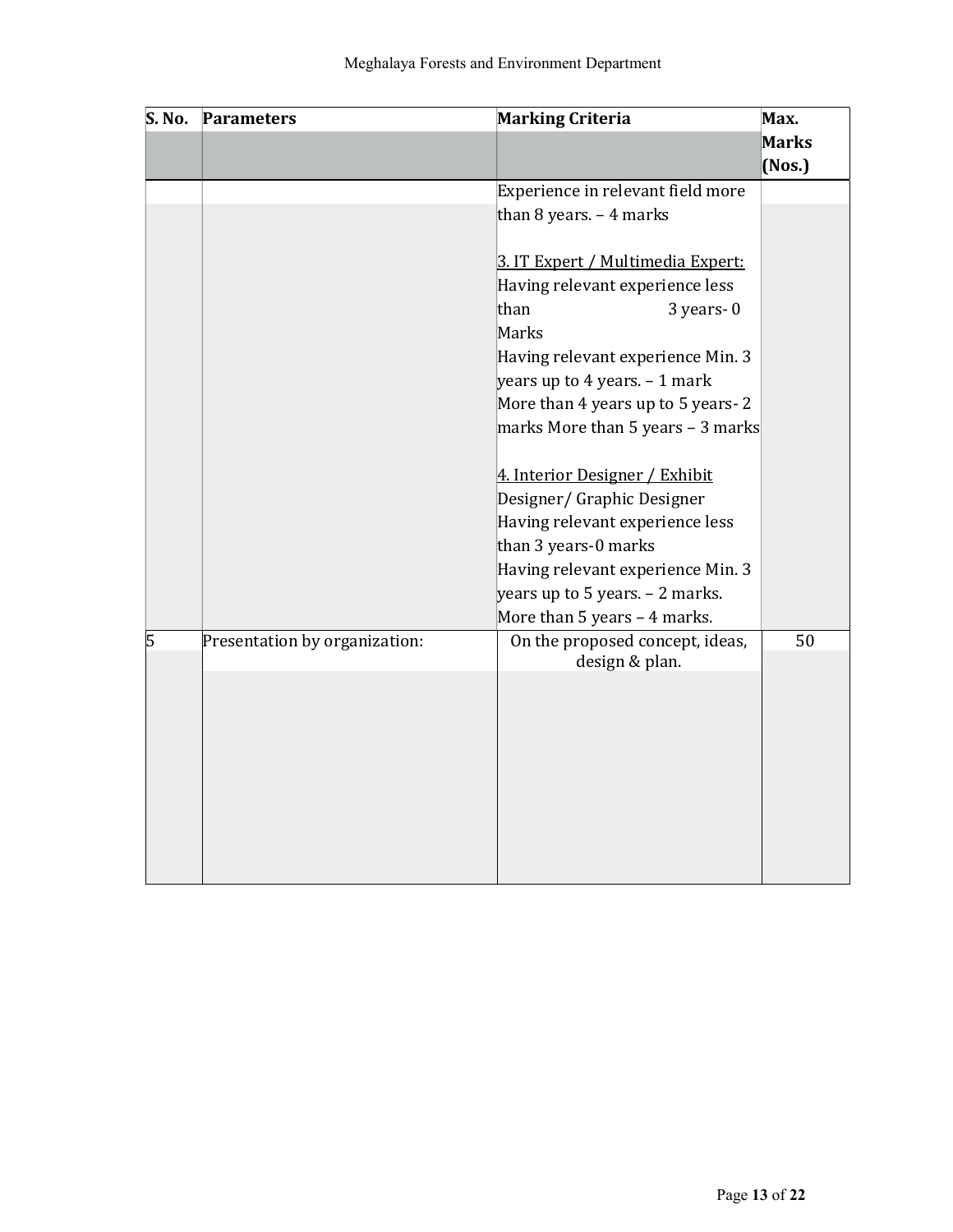### Note: Minimum qualifying marks - 75 Marks.

Note: - Relevant documents like Completion Certificates/Experience Certificate/Audited Balance Sheet/Registration Certificate should be attached as proof of parameters mentioned in Evaluation Criteria. If supporting document /proof is not attached for any of the criteria, zero marks will be provided for that criterion. The attached documents should be self-attested.

### 15.EVALUATION COMMITTEE:

The Evaluation committee will be formed by Meghalaya Forests and Environment Department and presentation have to be made before evaluation committee. The evaluation of proposal & its marking will be done by evaluation committee according to marking criteria as per para 14 of EOI. Finally, qualified organizations (obtaining 75 marks or more) will be recommended to the competent authority for selection.

## 16.EVALUATION CRITERIA AND METHOD OF EVALUATION:

- a) Screening of EOIs shall be carried out as per eligibility conditions (prequalification criteria) mentioned in this document and based on verification of testimonials submitted.
- b) EOIs will be evaluated for short-listing organizations based on, inter alia, their past experience of handling similar type of project, strength of their man power, financial strength of firm and presentation made to the evaluation committee, whose decision will be final.
- c) List of Qualified organizations will be forwarded to competent authority for selection of an organization/agency amongst the qualified ones, decision of the competent authority shall be final in this regard.
- d) After approval, Letter of Award (LOA) will be issued in the favor of organization/ agency.The concerned organization/agency will be eligible for submitting their proposal for providing consultancy service and development of DPR for Climate Change Museum cum Eco Park in Meghalaya.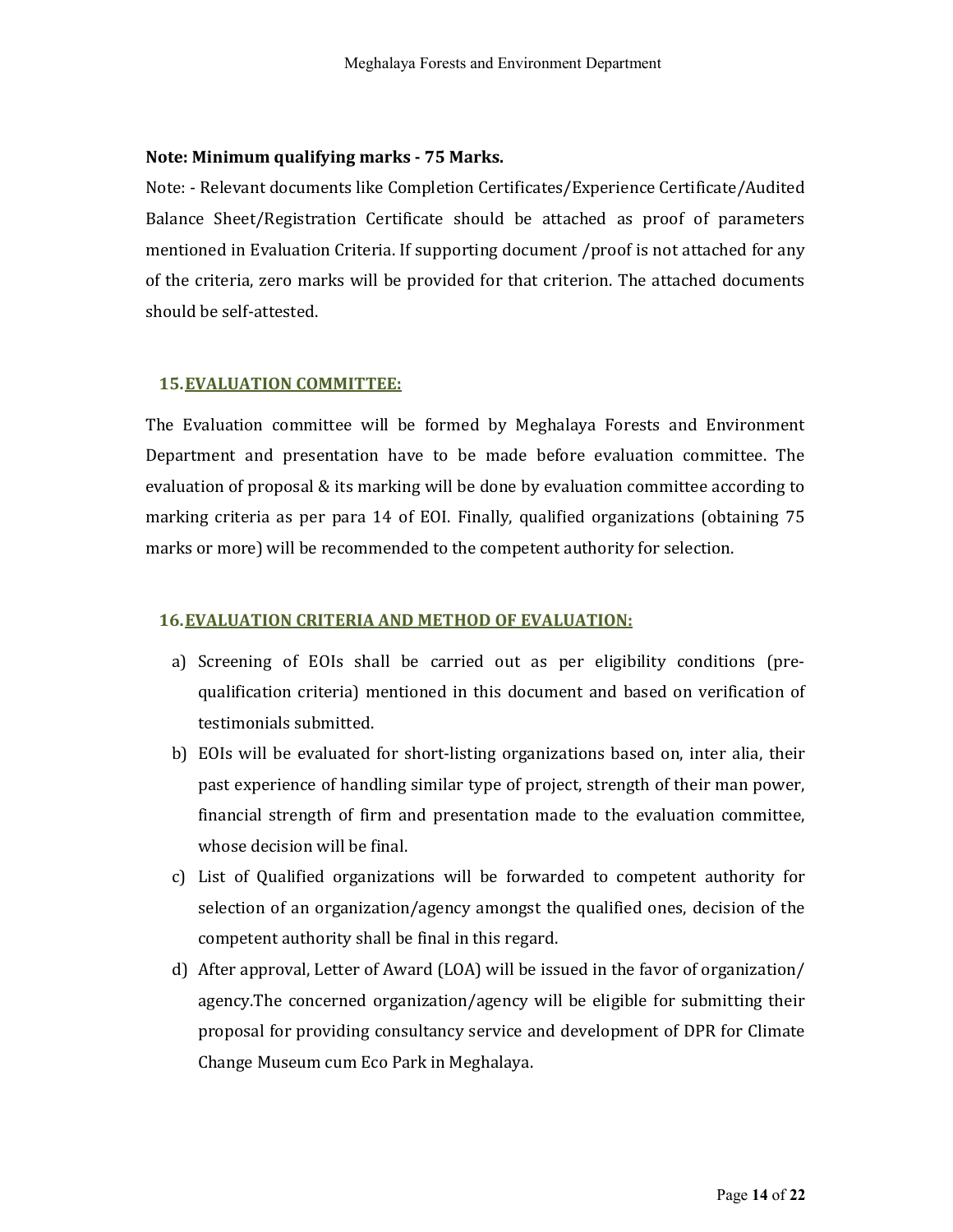## 17.RESPONSE:

Organization/Agency (Bidder) must ensure that their Bid response is submitted as per the formats attached with this document. Special comments on the objectives and scope of the service projected in the enquiry may also be submitted along with the offer.

Applications should be in sealed cover captioned "EOI for Selection of Organizations/Agencies/consultants for providing consultancy and development of DPR for Climate Change Museum cum Eco Park in Meghalaya.""

### 18.CONFLICT OF INTEREST:

Where there is any indication that a conflict of interest exists or may arise, it shall be the responsibility of the Organization/Agency (Bidder) to inform Meghalaya Forests and Environment Department, detailing the conflict in writing as an attachment to this EOI. Meghalaya Forests and Environment Department will be the final arbiter in cases of potential conflicts of interest. Failure to notify Meghalaya Forests and Environment Department of any potential conflict of interest will invalidate any verbal or written agreement.

A Conflict of Interest is where a person who is involved in the procurement has or may be perceived to have a personal interest in ensuring that a particular Bidder is successful. Actual and potential conflicts of interest must be declared by a person involved in a Bid process.

### 19.CONDITION UNDER WHICH EOI IS ISSUED:

- 19.1 The EOI is not an offer and is issued with no commitment. Meghalaya Forests and Environment Department reserves the right to withdraw EOI and or vary any part thereof at any stage. Meghalaya Forests and Environment Department further reserves the right to disqualify any bidder/ proposal without showing any reason, should it be so necessary at any stage.
- 19.2 This EOI is only for Selection of agency. Based on requirement/work, the selected agency/ bidder will be asked to submit their proposal including financials.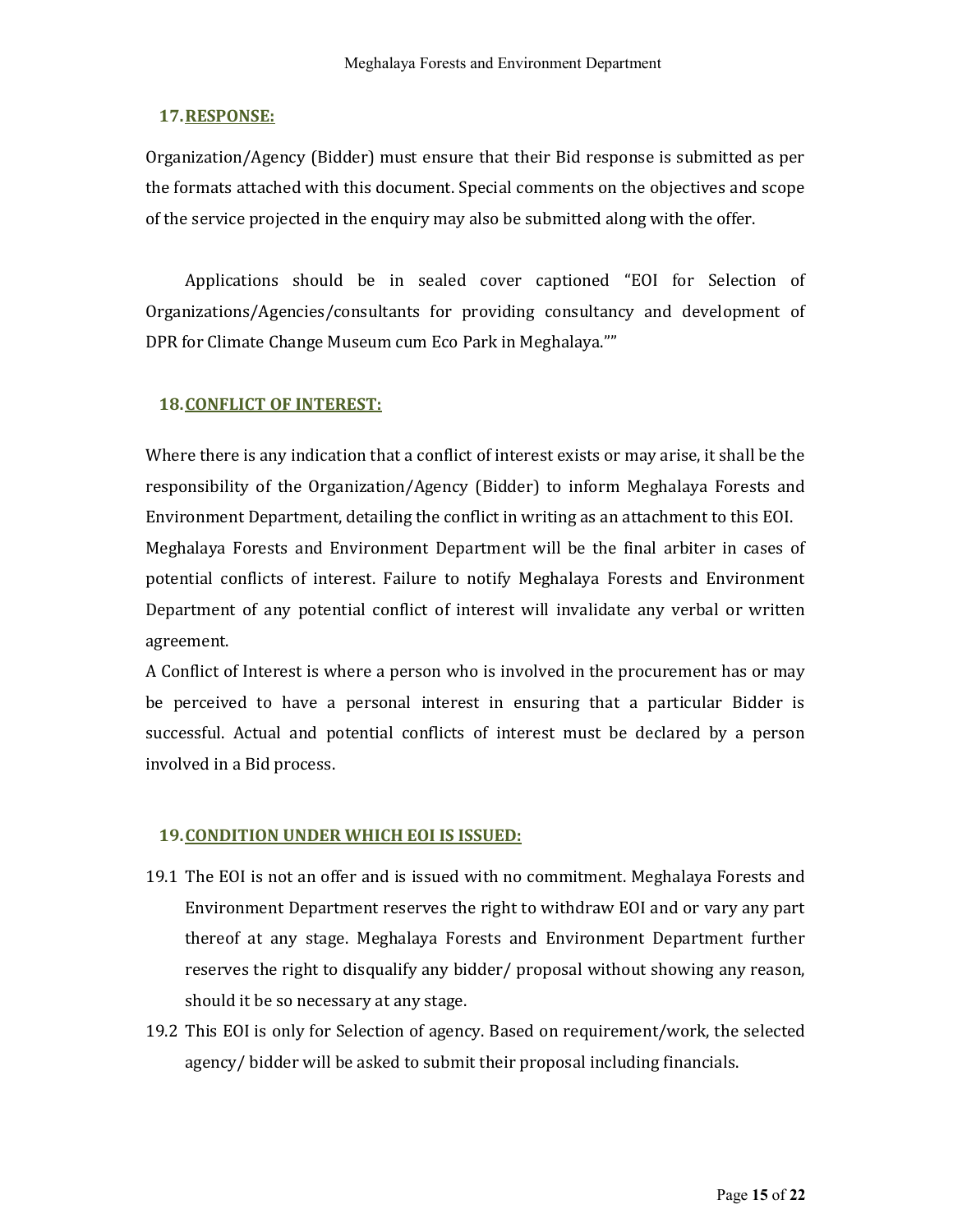# 20.LAST DATE OF SUBMISSION OF EOI:

The last date of submission of EOI is 07/03/2022.

### 21.LETTER OF AWARD

Organization/agency selected will be issued LOA (Letter of award) by Meghalaya Forests and Environment Department. Acceptances of LOA has to be submitted to Meghalaya Forests and Environment Department with a signed copy of LOA.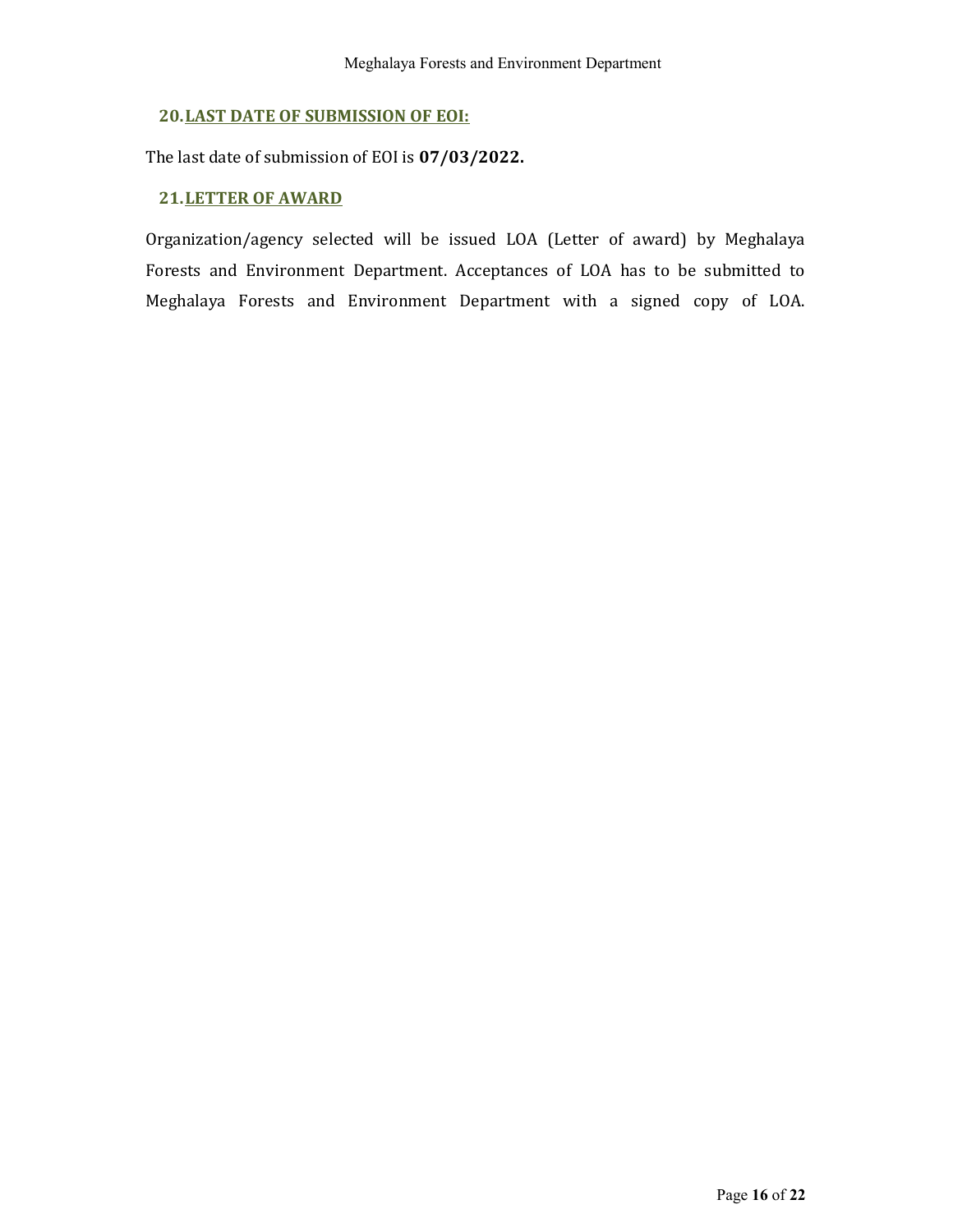## Format – 1 APPLICANT'S EXPRESSION OF INTEREST

To,

## Sub: Submission of EOI for Selection of organizations /agencies for providing consultancy for development of various Museum cum Eco- Park in Meghalaya

### Dear Sir,

In response to the Invitation for Expressions of Interest (EOI) published on \_\_\_\_\_\_\_\_\_\_\_ for the above purpose, we would like to express interest to carry out the above proposed, task. As instructed, we attach the following documents in separately sealed envelopes:

- a) Applicant's Expression of Interest (Format -1)
- b) Organizational Details (Format-2)
- c) Organization's Experience Related to similar Projects (Format-3)
- d) Organization's Experience Related to Designing & Planning of Museums/Cultural Centrals/Interpretation centers (Format 4)
- e) List of experts / consultants on payroll (Format-5)
- f) Non-blacklisting Certificate (Format-6)
- g) Joint venture or consortium agreement if applicable
- h) Power of attorney or Authorization letter
- i) Any other documents required for the submission if applicable
- j) Authority letter for submitting the proposal on behalf of organization.

## **Declaration**

We hereby confirm that we are interested in competing to undertake the task related to selection of agencies/ organizations for providing consultancy service for execution of various Museum projects in Meghalaya.

All the information provided herewith is genuine and accurate.

Sincerely Yours, Signature of the applicant [Full name of applicant] Stamp....................... Date: Encl.: As above. Note: This is to be furnished on the letter head of the organization.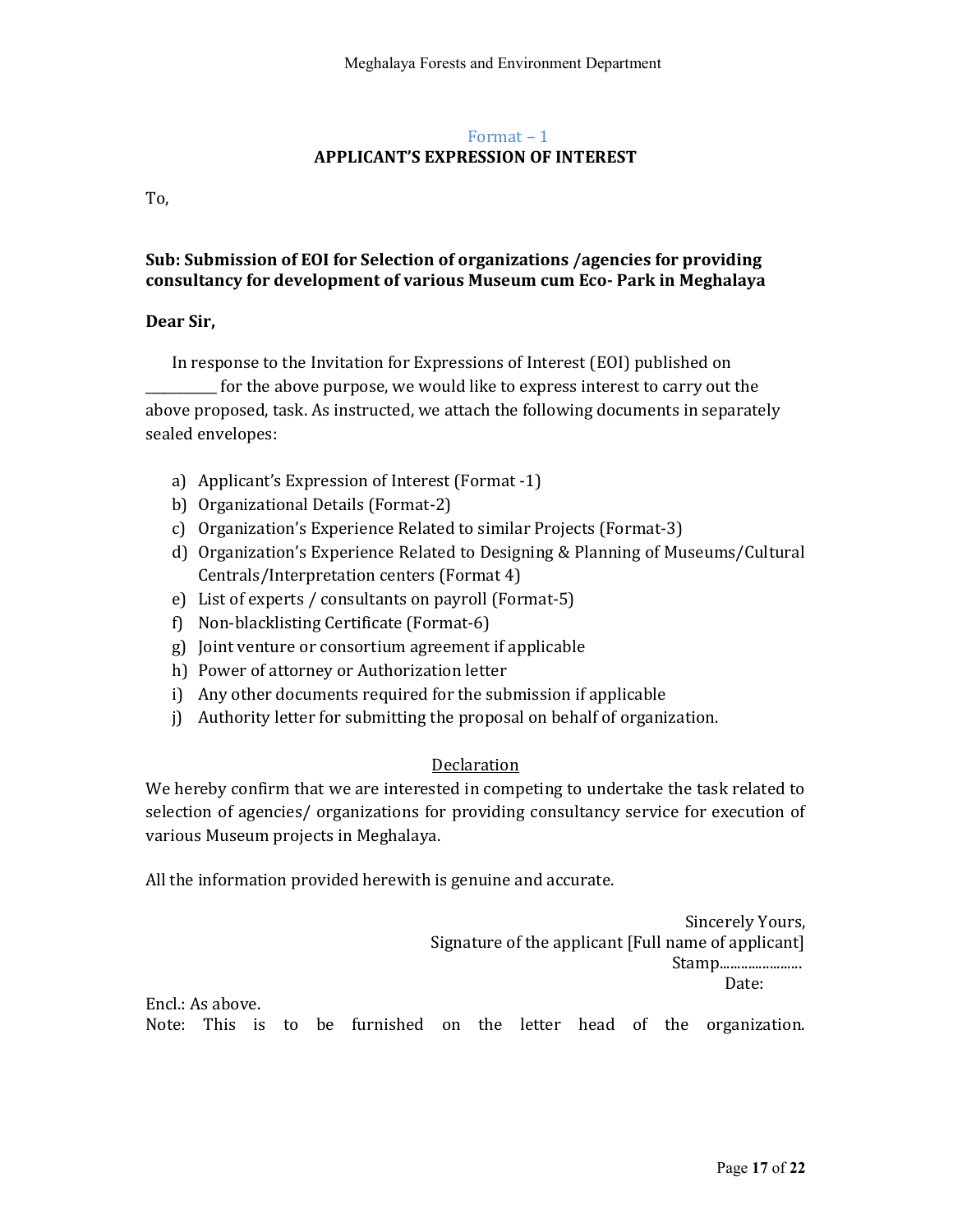#### Format – 2 Organization Details

- 1. Name of the Organization:
- 2. Legal status of the organization (Company/Society/Trust) enclosed copy of bylaws:
- 3. Registration Number (Enclose copy):
- 4. Date of registration:
- 5. GSTIN No. (Enclose copy):
- 6. PAN No. (Enclose copy):
- 7. Address of Head Office:
- 8. Address of Communication office:
- 9. Name, Designation and Contact details of authorize person:
- 10. Financial Capability of the organization (Enclose CA Certificate & Audited Balance sheet need to be furnished)
	- Turnover FY 2017-18, 2018-19 & FY 2019-20:

Experts availability for selection of agencies/ organizations for providing consultancy service for development of climate change Museum cum Eco- park in Meghalaya.

| <b>S. No.</b> | <b>Name</b> | Education<br>Qualification | <b>Years of</b><br><b>Experience</b> | <b>Museum related</b><br>experience/<br>Similar projects<br>experience | In Payroll of<br>Organization<br>$(Yes/NO)$ If yes<br>mention the no. of<br>years of association |
|---------------|-------------|----------------------------|--------------------------------------|------------------------------------------------------------------------|--------------------------------------------------------------------------------------------------|
|               |             |                            |                                      |                                                                        |                                                                                                  |
|               |             |                            |                                      |                                                                        |                                                                                                  |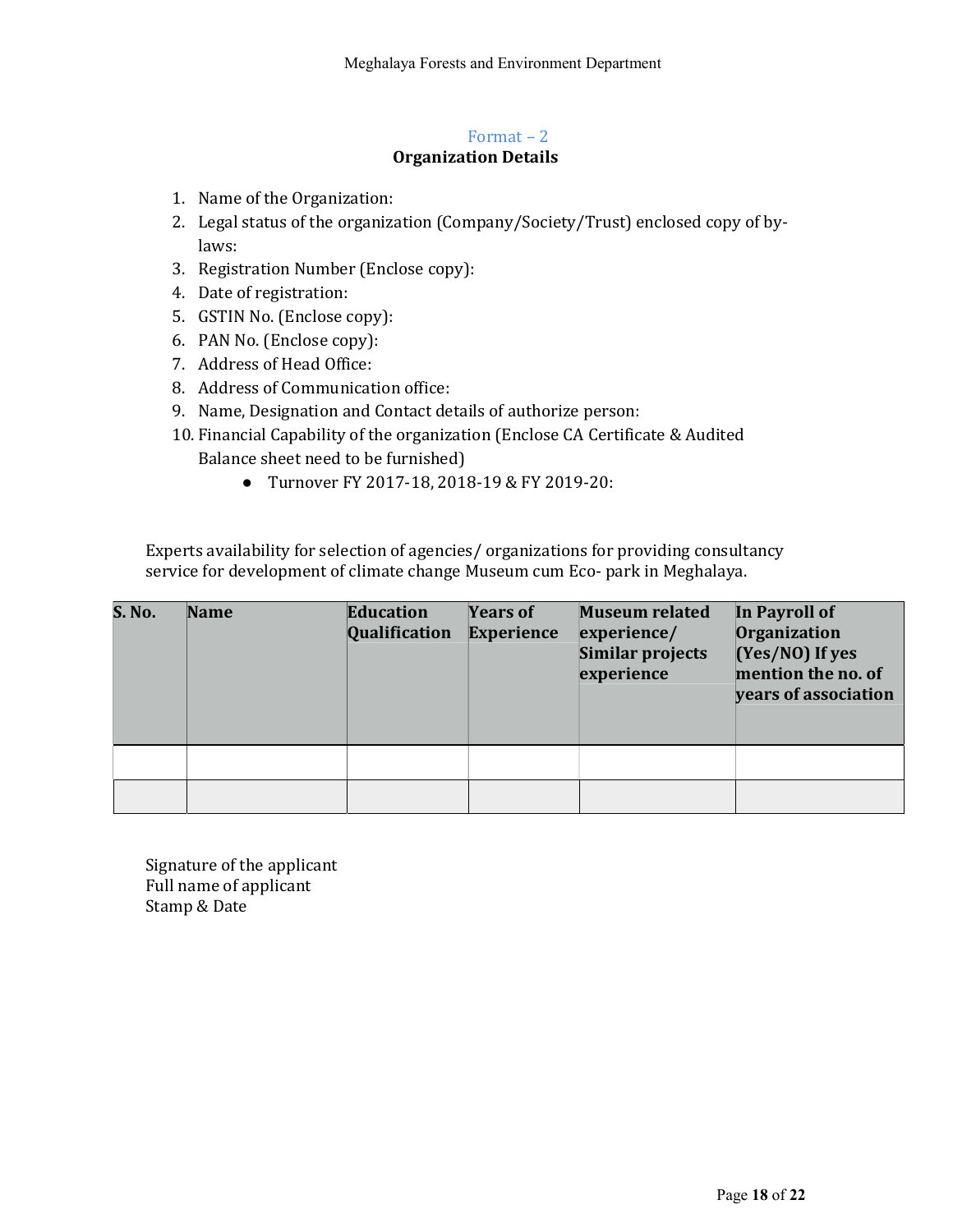## Format 3

Organization's Experience related to work as per definition of similar projects.

| $S_{-}$<br>No. | Project | Name of the Name of the Year of<br>place of<br>assignment | assignment | <b>Present Status</b><br>(complete/ongoin projects<br>g) | Cost of the | <b>Brief scope of</b><br>work you have<br>carried out |
|----------------|---------|-----------------------------------------------------------|------------|----------------------------------------------------------|-------------|-------------------------------------------------------|
| $\vert$ 1      |         |                                                           |            |                                                          |             |                                                       |
| $\overline{2}$ |         |                                                           |            |                                                          |             |                                                       |
| 3              |         |                                                           |            |                                                          |             |                                                       |
| 4              |         |                                                           |            |                                                          |             |                                                       |

Note: - Please enclose the signed copies of supporting documents (i.e. work order/Purchase order/completion certificate, cost of the work etc.) for each work mentioned above.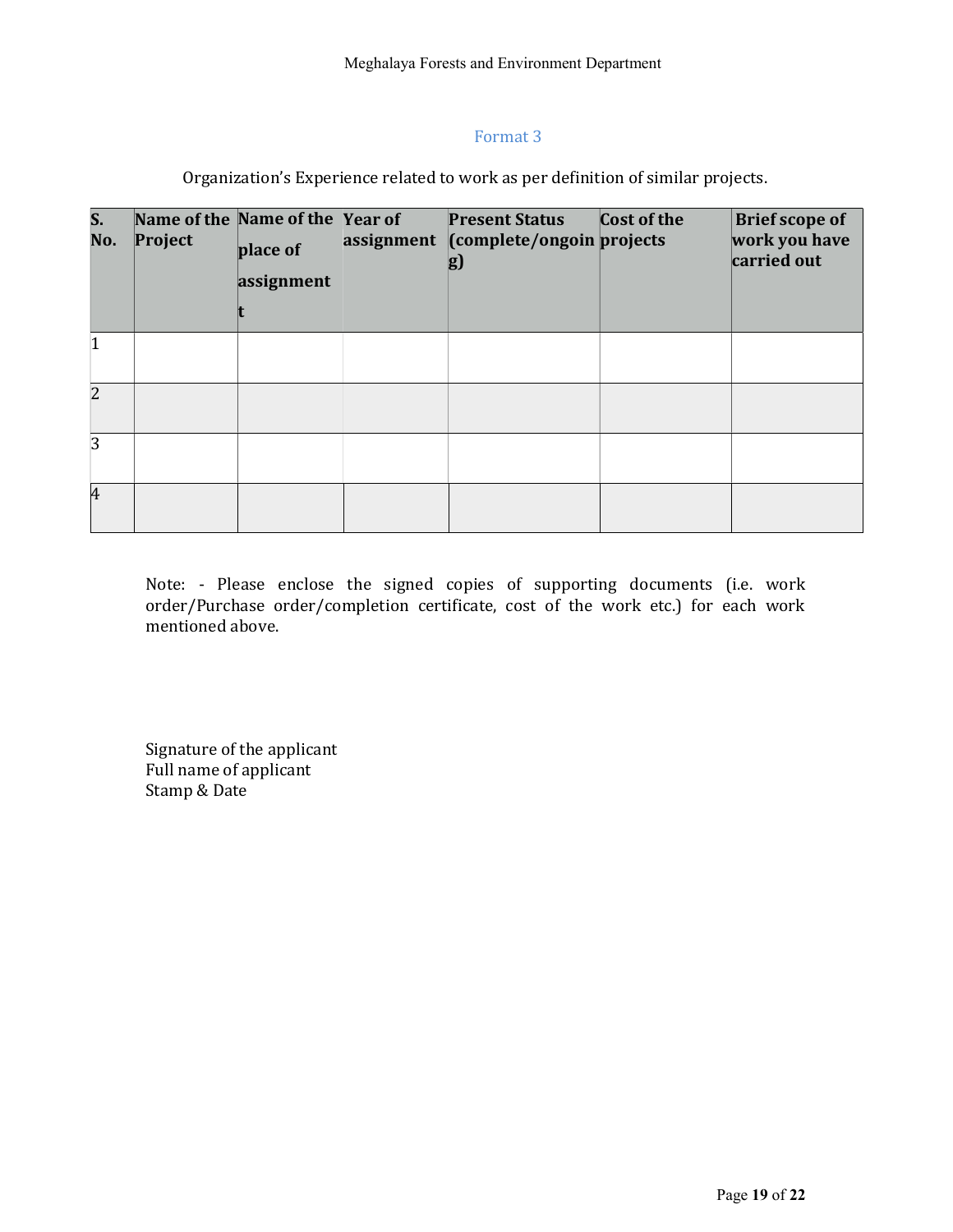## Format – 4

## Organization's Experience Related to works related to Museum /Interpretation center on the theme of sustainability/ environment / climate/ Ecological change

| S.<br>No.      | Project | Name of the Name of the<br>place of<br>assignment | <b>Year of</b><br>assignment | <b>Present Status</b><br>(complete/ongoing) projects | Cost of the | <b>Brief scope of</b><br>work you have<br>carried out |
|----------------|---------|---------------------------------------------------|------------------------------|------------------------------------------------------|-------------|-------------------------------------------------------|
| $\vert$ 1      |         |                                                   |                              |                                                      |             |                                                       |
| $\overline{2}$ |         |                                                   |                              |                                                      |             |                                                       |
| 3              |         |                                                   |                              |                                                      |             |                                                       |
| 4              |         |                                                   |                              |                                                      |             |                                                       |

Note: - Enclose the copy of supporting documents, cost of the project showing the above information.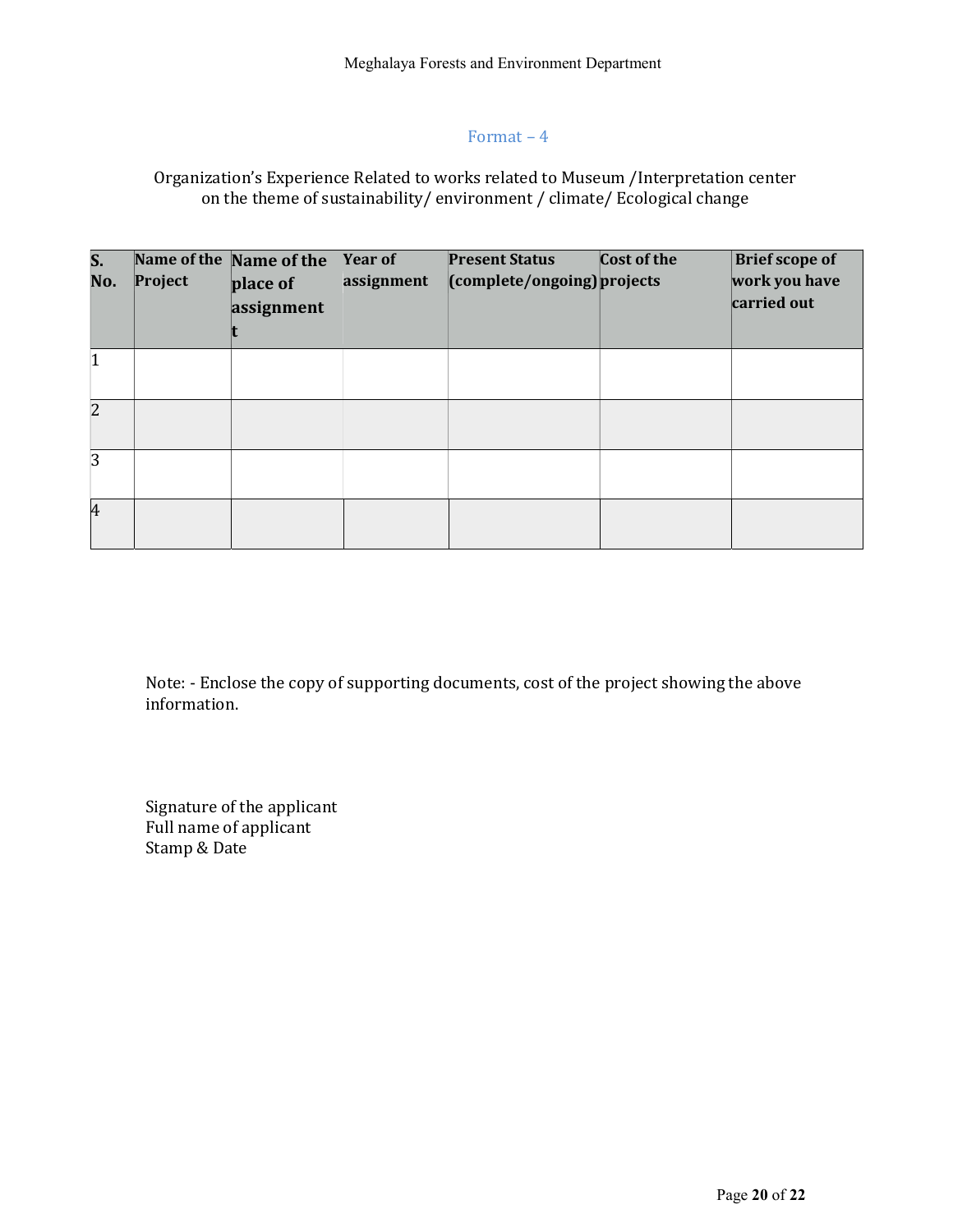# Format – 5

# List of experts/consultants on payroll (as mentioned in Project Team)

| $\overline{\mathsf{S}}$ .<br>No. | <b>Name</b> | <b>Designation Qualification n</b> | Relevant<br><b>Experience (In associated)</b><br>years) | No. of years<br>with the<br>organizations |
|----------------------------------|-------------|------------------------------------|---------------------------------------------------------|-------------------------------------------|
|                                  |             |                                    |                                                         |                                           |
| $\overline{2}$                   |             |                                    |                                                         |                                           |
| 3                                |             |                                    |                                                         |                                           |
| $\overline{4}$                   |             |                                    |                                                         |                                           |